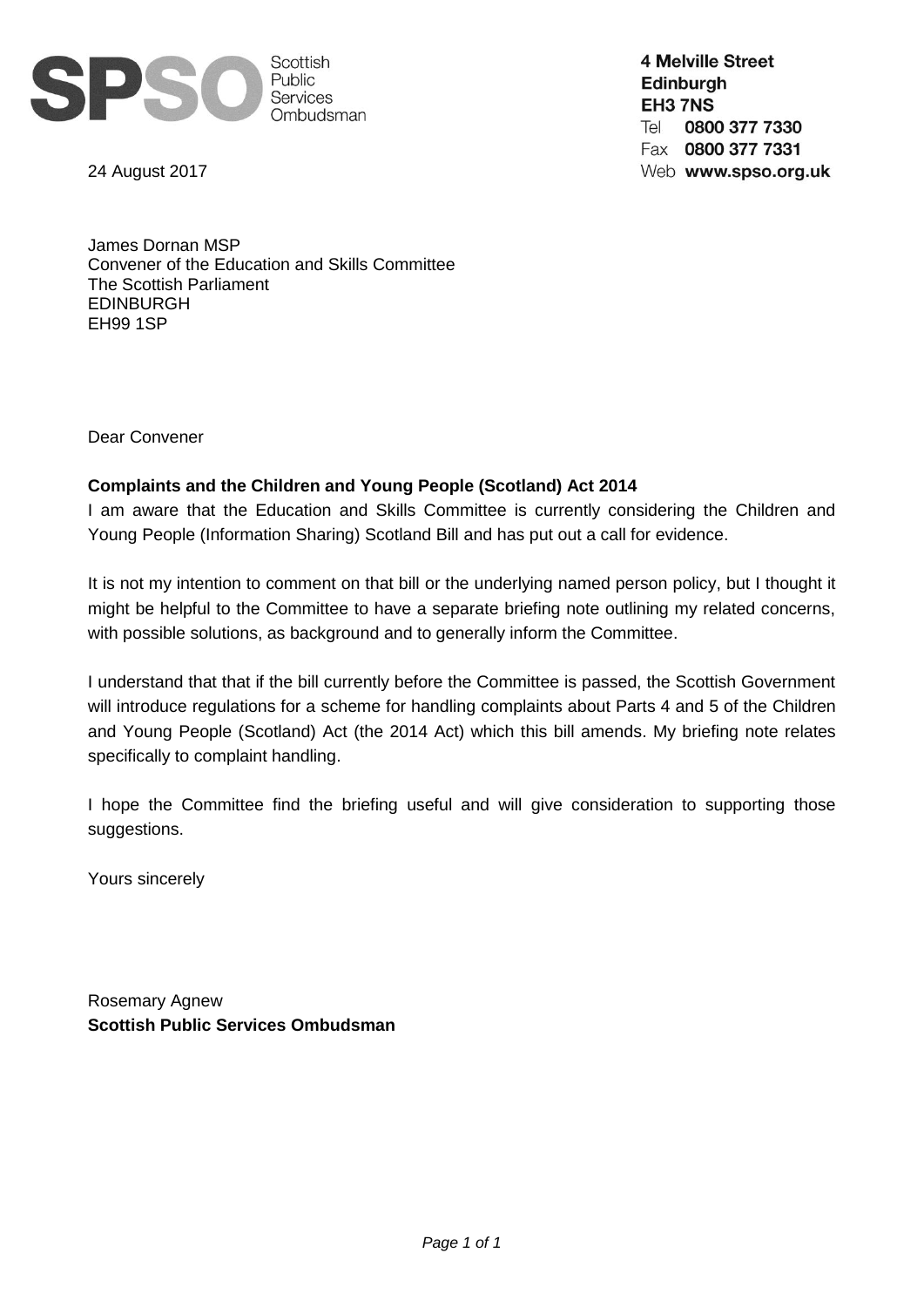

## **Briefing note**

To: The Education and Skills Committee on the Children and Young People (Information Sharing) (Scotland) Bill

From: The Scottish Public Services Ombudsman (SPSO)

## **Introduction**

- 1. This briefing note is intended to provide supplementary information to the Education and Skills Committee, to inform its consideration of the Children and Young People (Information Sharing) Scotland Bill.
- 2. The briefing sets out the SPSO's concerns in relation to complaint handling. They have been set out in a briefing note, rather than in the call for evidence as they are supplementary to information sought through the call for evidence.
- 3. The Scottish Public Services Ombudsman (SPSO) is the final stage of the complaints process for most public services in Scotland including local authorities and health. As well as considering individual complaints, the SPSO plays a key role in supporting improvements in complaints handling.
- 4. The SPSO's concerns relate specifically to complaint handling.

### **Concerns**

-

#### **The ability to create conflicting complaints processes**

- 5. Our first concern is that the current provisions in the 2014 Act (sections 30 and 43) provide for the Scottish Government to create by regulation a complaints process for organisations under our jurisdiction and which fulfil functions under parts 4 and 5.
- 6. Such organisations are already subject to requirements in SPSO legislation to have complaints procedures in line with the model complaints handling procedures we are responsible for producing and monitoring<sup>1</sup>. (Scottish Public Services (Ombudsman) Act 2002 sections 16 A to F).
- 7. Effectively, the provisions result in duplication. This duplication leads to the risk of conflicting complaints provisions being put in place. This is difficult for organisations and runs counter to the considerable effort that has been made across Scotland to simplify

 $1$  These provisions require us to consult before introducing procedures and give us power to provide support and monitor compliance.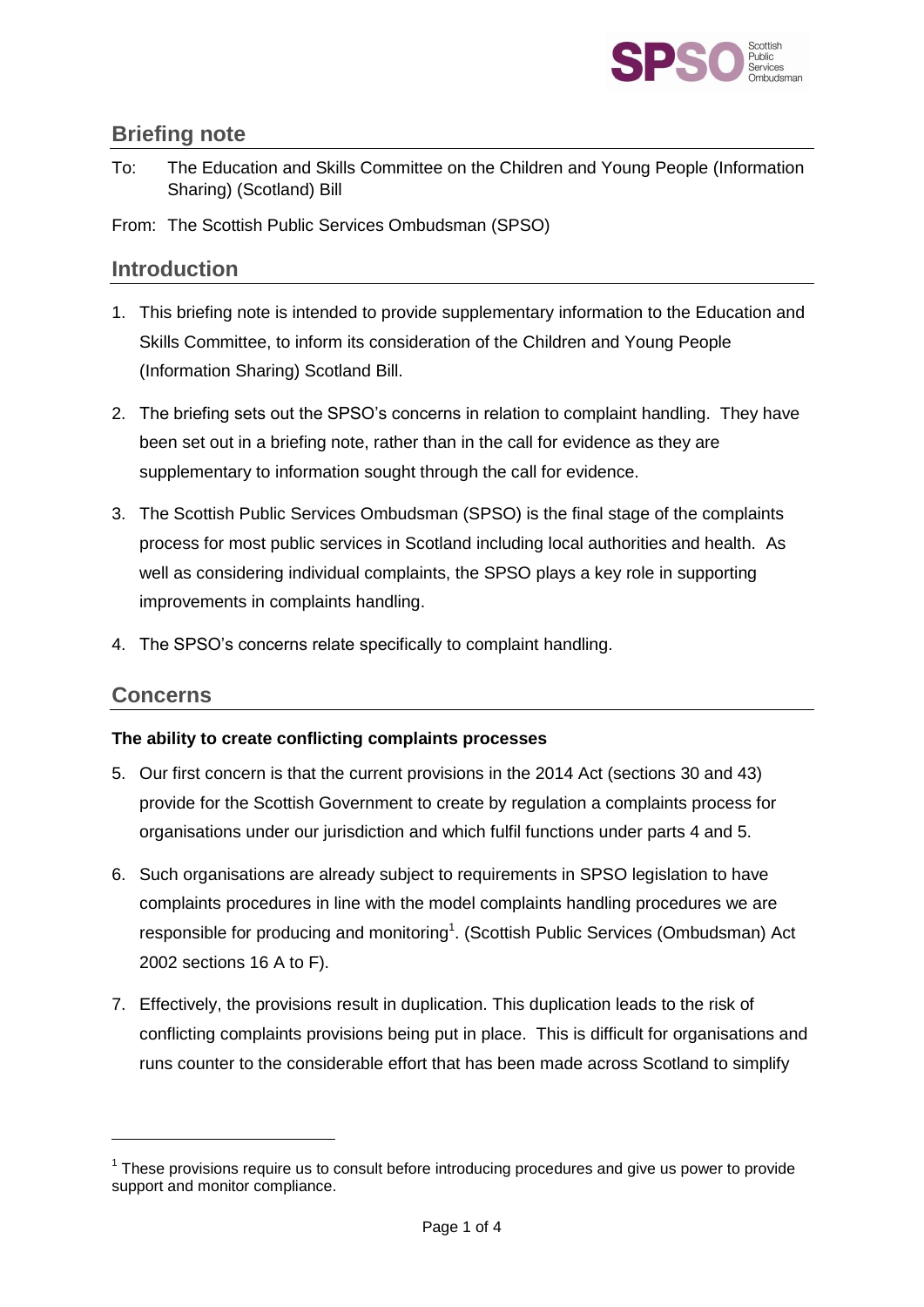

and rationalise complaints procedures<sup>2</sup>. It is also, potentially, confusing for those wishing to make complaints.

#### **The 2016 Complaints Order**

-

- 8. The Scottish Government has previously issued regulations relating to complaints under the 2014 legislation. This was The Children and Young People (Scotland) Act 2014 (Part 4 and Part 5 Complaints) Order 2016.<sup>3</sup> The Scottish Government's policy intent for this Order, with which we agreed, was that it should, as far as possible replicate the models already in place. However, the Order, despite these good intentions, in our view, failed to do this.
- 9. For example, significant effort has been made over a number of years to shift the focus of complaints handling by all bodies to resolution at the earliest time possible. The aim is to ensure that front-line staff are empowered to resolve matters quickly and empathetically.
- 10. Unfortunately, the 2016 Order, formalised this approach removing by flexibility and making the process overly burdensome. It placed burdens on those making complaints by setting out a prescriptive list of information that needed to be provided before a complaint would be accepted. It then limited the ability of front-line staff to respond quickly and on an individualised basis by requiring a formal written response, again with a list of information that needed to be included. Finally, it set a time limit for access to stage 2 from stage 1 which, again, has the effect of making the process more formal than the models already in use and, crucially, less responsive to the individual complainer and the circumstances of their complaint.
- 11. The specific requirements in the Order meant that organisations under our jurisdiction (eg: health boards and Councils) who fulfil functions under parts 4 and 5 would have been required to run two complaints process with similar but not identical provisions which could lead to one person having their concerns about a service being dealt with under two separate (different) processes. Concerns about this have been shared informally at events/meetings held by us by staff in such organisations.
- 12. In short, the flexibility and empowerment of front-line staff to respond to the individual and their needs built in to the current SPSO model was replaced with something that ran

 $2$  The Scale of this work can perhaps be demonstrated that it began in 2011 and it was only earlier this year that the final significant sectors (health and social work) were brought into line with the model.

 $3$  This order was subsequently revoked when the legislation it referred to did not come in to force as anticipated.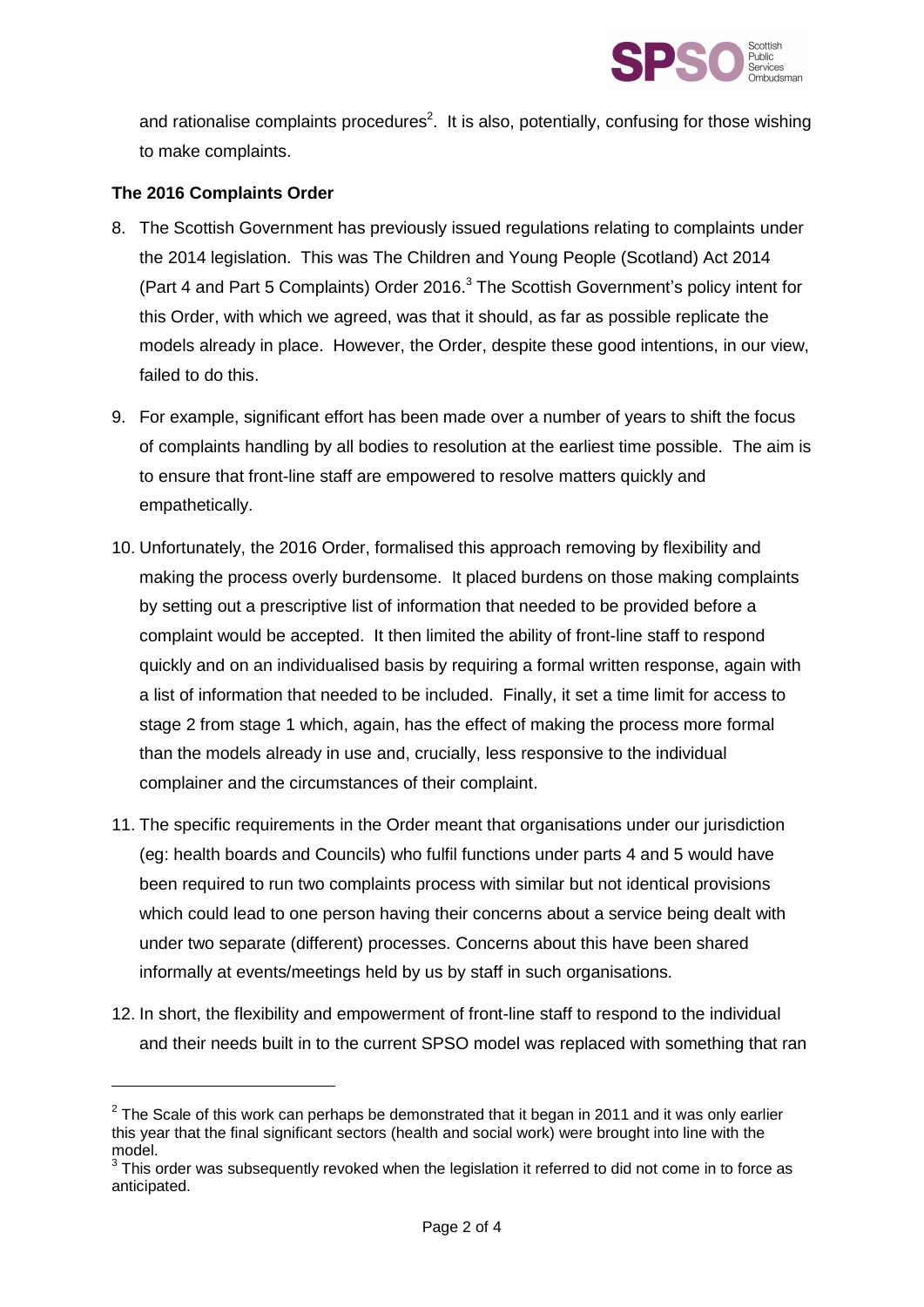

the considerable risk of being more legalistic and bureaucratic. It should be stressed that this was despite the stated intent and efforts of the Scottish Government to align with our models. The Scottish Government was aware of our concerns about the 2016 Order and we were working with them to mitigate the problems as far as possible through the guidance but it was only possible to do so to a limited extent.

- 13. Following the revocation of the 2016 Order, the SPSO approached the Scottish Government to ask if they would consider making legislative changes which would allow organisations under our jurisdictions to use their current complaints processes (i.e. their sector's model complaints handling process). We were pleased that, in their response, the Scottish Government committed to working with the SPSO (and others if required) on any new complaints order which would be introduced if the Information Sharing Bill before the Committee was passed and said: "A key objective will be to keep the complaints process as closely aligned with the Model Complaints Handling Procedure as possible."
- 14. Although this response was pleasing, it confirmed that the Government did not intend to change the current legislative provisions which would, in our view, be the easiest and most efficient way to achieve this. We have highlighted above issues with the previous order.
- 15. We appreciate not all organisations who may be fulfilling functions under parts 4 and 5 are subject to a complaints procedure (such as private schools) and there will still be a requirement for some provision for them. We do though suggest that this is not a sufficient reason to compel organisations with a single complaints procedure to have two, along with the complexity for all that goes with it.
- 16. We also appreciate that one of the reasons the legislation on complaints exists in its current form, is that it was, at that time, the policy intent of the Government that we should have the ability to look at the merits of decision made under parts 4 and 5 and this was included in the 2016 Order<sup>4</sup>. This was to bring this in line with our existing powers in health (since also extended to Social Work). This though could be implemented fairly simply with a small amendment to our legislation.

# **Conclusion**

-

17. There is no disagreement between SPSO and the Government about the benefits of complaints under parts 4 and 5 of the 2016 Act being dealt with in a way that aligns with